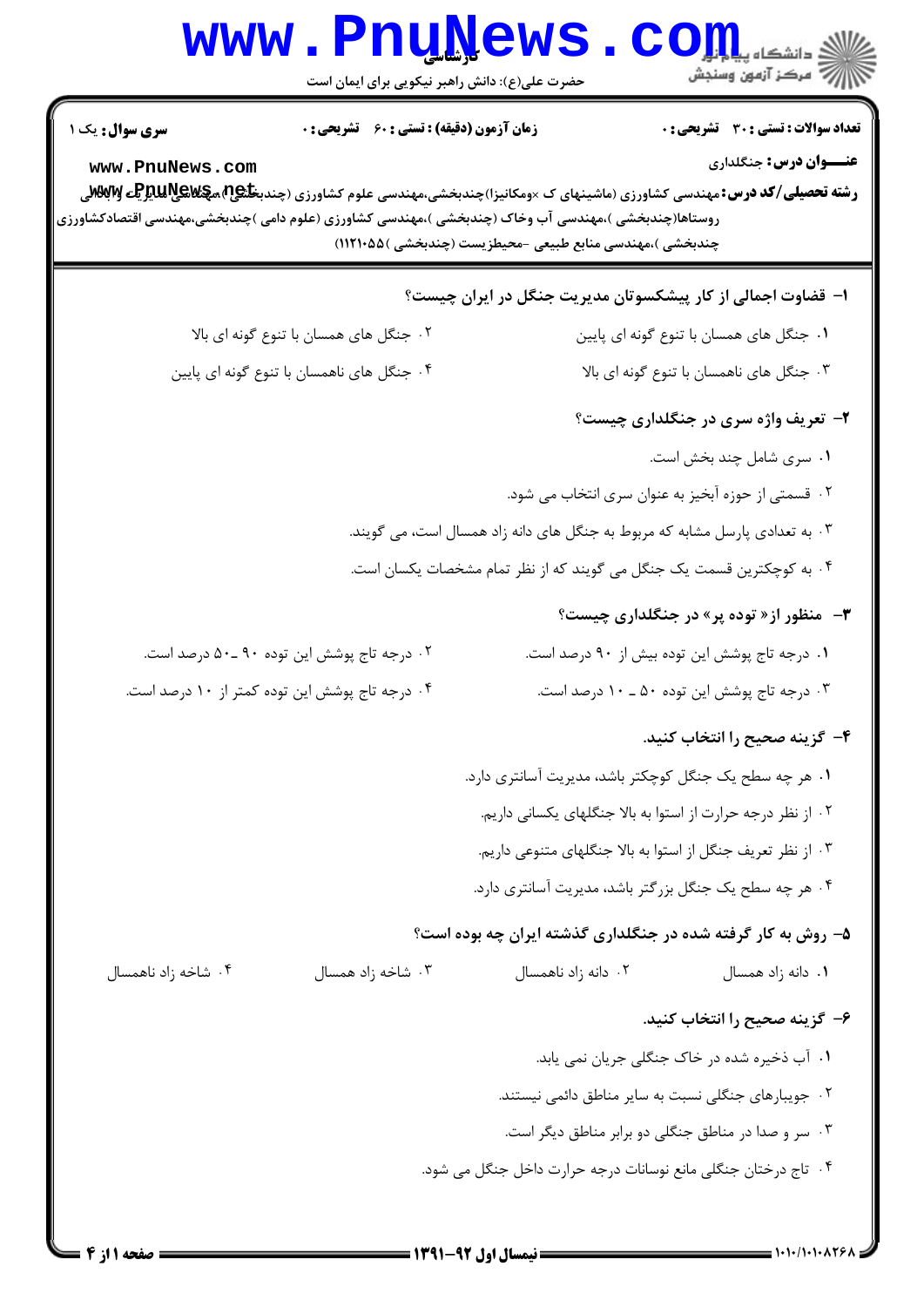| <b>WWW</b>                                                                                                                                | حضرت علی(ع): دانش راهبر نیکویی برای ایمان است      |                                                                                                                                                                                                  | ه دانشگاه پ <b>یا ب<sup>ا</sup> تو</b><br>رِ ۖ مرڪز آزمون وسنڊش               |
|-------------------------------------------------------------------------------------------------------------------------------------------|----------------------------------------------------|--------------------------------------------------------------------------------------------------------------------------------------------------------------------------------------------------|-------------------------------------------------------------------------------|
| سری سوال : ۱ یک<br>www.PnuNews.com<br>روستاها(چندبخشی )،مهندسی آب وخاک (چندبخشی )،مهندسی کشاورزی (علوم دامی )چندبخشی،مهندسی اقتصادکشاورزی | <b>زمان آزمون (دقیقه) : تستی : 60 ٪ تشریحی : 0</b> | <b>رشته تحصیلی/کد درس:</b> مهندسی کشاورزی (ماشینهای ک ×ومکانیزا)چندبخشی،مهندسی علوم کشاورزی (چندب <b>خلیج)،مچهلایپرایت MSVِTی</b><br>(چندبخشی )،مهندسی منابع طبیعی -محیطزیست (چندبخشی )۱۱۲۱۰۵۵ ( | <b>تعداد سوالات : تستی : 30 ٪ تشریحی : 0</b><br><b>عنـــوان درس:</b> جنگلداری |
|                                                                                                                                           |                                                    | ۷- انتخاب کدام مجری برای بهره برداری متمرکز و تجاری از جنگل، به حفظ و احیای عرصه کمک بیشتری می کند؟                                                                                              |                                                                               |
|                                                                                                                                           | ۰۲ بهرهبرداران با انعقاد قرارداد دو ساله           |                                                                                                                                                                                                  | ۰۱ بهرهبرداران با انعقاد قرارداد يكساله                                       |
|                                                                                                                                           | ۰۴ بهر مبرداران با انعقاد قرارداد طولانی مدت       |                                                                                                                                                                                                  | ۰۳ بهرهبرداران با انعقاد قرارداد سه ساله                                      |
|                                                                                                                                           |                                                    | ۸– مهمترین قسمت تشریح رویشگاه در یک طرح جنگلداری چیست؟                                                                                                                                           |                                                                               |
|                                                                                                                                           | ۰۲ تعيين وضعيت ميكروكلايماي جنگل                   |                                                                                                                                                                                                  | ۰۱ تعیین و تفکیک جامعه جنگل                                                   |
|                                                                                                                                           | ۰۴ تعيين وضعيت خاك جنگل                            |                                                                                                                                                                                                  | ۰۳ تعيين وضعيت اقليمي جنگل                                                    |
|                                                                                                                                           |                                                    |                                                                                                                                                                                                  | ۹– مهمترین تولید جنگلهای زاگرس چیست؟                                          |
| ۰۴ آب                                                                                                                                     | ۰۳ سقز                                             | ۰۲ چوب                                                                                                                                                                                           | ۰۱ دارو                                                                       |
|                                                                                                                                           |                                                    | ۱۰– وظیفه حفظ جنگل برای نسلهای آینده بر عهده کدام گروه است؟                                                                                                                                      |                                                                               |
| ۰۴ مرتعداران                                                                                                                              | ۰۳ تعاونی ها                                       | ۰۲ بخش خصوصی                                                                                                                                                                                     | ۰۱ بخش دولتی                                                                  |
|                                                                                                                                           |                                                    |                                                                                                                                                                                                  | 1۱– لازمه اصلی پارسل بندی چیست؟                                               |
| ۰۴ مرز مصنوعی                                                                                                                             | ۰۳ جاده                                            | ۰۲ دره                                                                                                                                                                                           | ۰۱ تنوع توده درختی                                                            |
|                                                                                                                                           |                                                    | ۱۲– در نقشه های تپوگرافی، جاهایی که خطوط میزان نزدیک به همند، چه مفهومی دارد؟                                                                                                                    |                                                                               |
|                                                                                                                                           | ۰۲ مناطق پر شیب و حفاظتی                           |                                                                                                                                                                                                  | ۰۱ يال                                                                        |
|                                                                                                                                           | ۰۴ دره                                             |                                                                                                                                                                                                  | ۰۳ قله                                                                        |
|                                                                                                                                           |                                                    |                                                                                                                                                                                                  | ۱۳- به کدام درختان «۴شماره» می گویند؟                                         |
| ۰۴ در مرز دو بخشند.                                                                                                                       | ۰۳ در مرز بخشند.                                   | ۰۲ در مرز پارسلند.                                                                                                                                                                               | ۰۱ خارج از پارسلند.                                                           |
|                                                                                                                                           |                                                    |                                                                                                                                                                                                  | ۱۴– گزینه صحیح را انتخاب کنید.                                                |
|                                                                                                                                           | ۰۲ در بخش بندی فقط بر روی نقشه علامت می گذاریم.    |                                                                                                                                                                                                  | ۰۱ در بخش بندي فقط بر روي زمين علامت مي گذاريم.                               |
|                                                                                                                                           | ۰۴ در دانگ بندی فقط بر روی زمین علامت می گذاریم.   |                                                                                                                                                                                                  | ۰۳ در دانگ بندی فقط بر روی نقشه علامت می گذاریم.                              |
| 1۵- در کدام جنگلها می توان عمل دانگ بندی را اجرا کرد؟                                                                                     |                                                    |                                                                                                                                                                                                  |                                                                               |
| ۰۴ دانه زاد همسان                                                                                                                         | ۰۳ دانه زاد ناهمسان                                | ۰۲ شاخه زاد                                                                                                                                                                                      | ۰۱ طبیعی                                                                      |
|                                                                                                                                           |                                                    |                                                                                                                                                                                                  |                                                                               |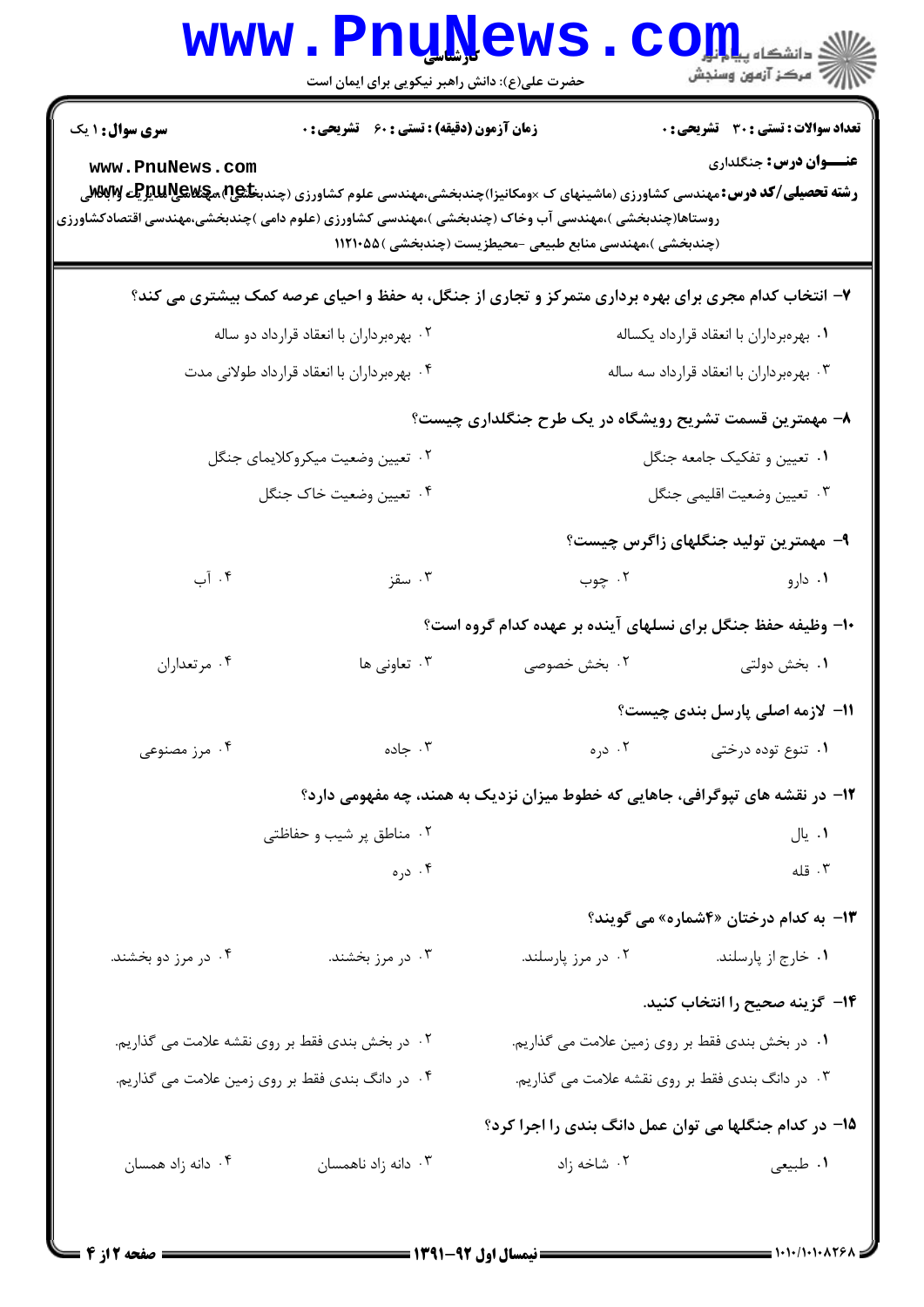| <b>سری سوال : ۱ یک</b>                                    | <b>زمان آزمون (دقیقه) : تستی : 60 ٪ تشریحی : 0</b> |                                                                                                                                                                                                                                                                                                               | <b>تعداد سوالات : تستی : 30 ٪ تشریحی : 0</b>          |
|-----------------------------------------------------------|----------------------------------------------------|---------------------------------------------------------------------------------------------------------------------------------------------------------------------------------------------------------------------------------------------------------------------------------------------------------------|-------------------------------------------------------|
| www.PnuNews.com                                           |                                                    | <b>رشته تحصیلی/کد درس:</b> مهندسی کشاورزی (ماشینهای ک ×ومکانیزا)چندبخشی،مهندسی علوم کشاورزی (چندب <b>خلیج) مچهلایپالیلیوچی MSvjv</b><br>.<br>روستاها(چندبخشی )،مهندسی آب وخاک (چندبخشی )،مهندسی کشاورزی (علوم دامی )چندبخشی،مهندسی اقتصادکشاورزی<br>(چندبخشی )،مهندسی منابع طبیعی -محیطزیست (چندبخشی )۱۱۲۱۰۵۵ | <b>عنـــوان درس:</b> جنگلداری                         |
|                                                           |                                                    |                                                                                                                                                                                                                                                                                                               | ۱۶- تفکیک توده جنگلی چگونه انجام می شود؟              |
| ۰۴ اثر رنگ                                                | ۰۳ وجود دره                                        | ۰۲ مرز مصنوعی                                                                                                                                                                                                                                                                                                 | ۰۱ تجربی                                              |
|                                                           |                                                    | ۱۷– چه موقع از اصطلاح « دانگ مدت پایان یافته» استفاده می شود؟                                                                                                                                                                                                                                                 |                                                       |
| ۰۲ وقتی که قبل از بهره برداری در توده، زادآوری ایجاد شود. |                                                    |                                                                                                                                                                                                                                                                                                               | ۰۱ وقتی که کار ما در دانگ زادآوری تمام شود.           |
|                                                           | ۰۴ وقتی که طرح جنگلداری به پایان می رسد.           |                                                                                                                                                                                                                                                                                                               | ۰۳ وقتی که گردش پرورشی به اجرا گذاشته شود.            |
|                                                           |                                                    | ۱۸- در مدیریت جنگل، کدام گزینه برای واحد برنامه ریزی مشکل تر بوده و سطوح کناری بر آن اثر می گذارد؟                                                                                                                                                                                                            |                                                       |
|                                                           | ۰۲ رویشگاه                                         |                                                                                                                                                                                                                                                                                                               | ۰۱ تيپ                                                |
|                                                           | ۰۴ سطح واحد برنامه ریزی بزرگ                       |                                                                                                                                                                                                                                                                                                               | ۰۳ سطح واحد برنامه ريزي كوچك                          |
|                                                           |                                                    | ۱۹- در کدام یک از جنگلهای کشور تاج پوشش اهمیت بیشتری دارد؟                                                                                                                                                                                                                                                    |                                                       |
| ۰۴ البرز                                                  | ۰۳ غرب                                             | ۰۲ شمال                                                                                                                                                                                                                                                                                                       | ۰۱ زاگرس                                              |
|                                                           |                                                    |                                                                                                                                                                                                                                                                                                               | <b>۲۰</b> - منظور از «طرح تجدید نظر»در جنگلداری چیست؟ |
| ۰۲ طرحی است که برای دوره دوم اجرا می شود.                 |                                                    | ٠١ طرحى است كه براى اولين بار در منطقه اجرا مى شود.                                                                                                                                                                                                                                                           |                                                       |
|                                                           | ۰۴ طرحی است که اجرای آن الزامی نیست.               |                                                                                                                                                                                                                                                                                                               | ۰۳ به طرحهای دانشجویی گفته می شود.                    |
|                                                           |                                                    | <b>۲۱</b> - اولین گام از مراحل ده گانه اجرای طرح جنگلداری کدام است؟                                                                                                                                                                                                                                           |                                                       |
|                                                           | ۰۲ پارسل بندی                                      |                                                                                                                                                                                                                                                                                                               | ۰۱ برنامه ریزی شبکه جاده                              |
|                                                           | ۰۴ تهیه نقشه توپوگرافی                             |                                                                                                                                                                                                                                                                                                               | ۰۳ برنامه ریزی میان مدت                               |
|                                                           |                                                    | ۲۲- تغییر دادن کدام دسته از اهداف جنگلداری باعث نابودی جنگل می شود؟                                                                                                                                                                                                                                           |                                                       |
| ۰۴ اهداف خصوصی                                            | ۰۳ اهداف ساليانه                                   | ۰۲ اهداف میان مدت                                                                                                                                                                                                                                                                                             | ٠١. اهداف بلند مدت                                    |
|                                                           |                                                    | <b>۲۳</b> - در مقایسه خاک کشاورزی با خاک جنگل، کدام گزینه صحیح است؟                                                                                                                                                                                                                                           |                                                       |
|                                                           | ۰۲ خاک جنگل پستی و بلندی کمتر دارد.                |                                                                                                                                                                                                                                                                                                               | ٠١. خاک جنگل حاصلخيزتر است.                           |
| ۰۴ در کشاورزی ماشین تولیدکننده و محصول یکی است.           |                                                    |                                                                                                                                                                                                                                                                                                               | ٠٣ خاک کشاورزي حاصلخيزتر است.                         |